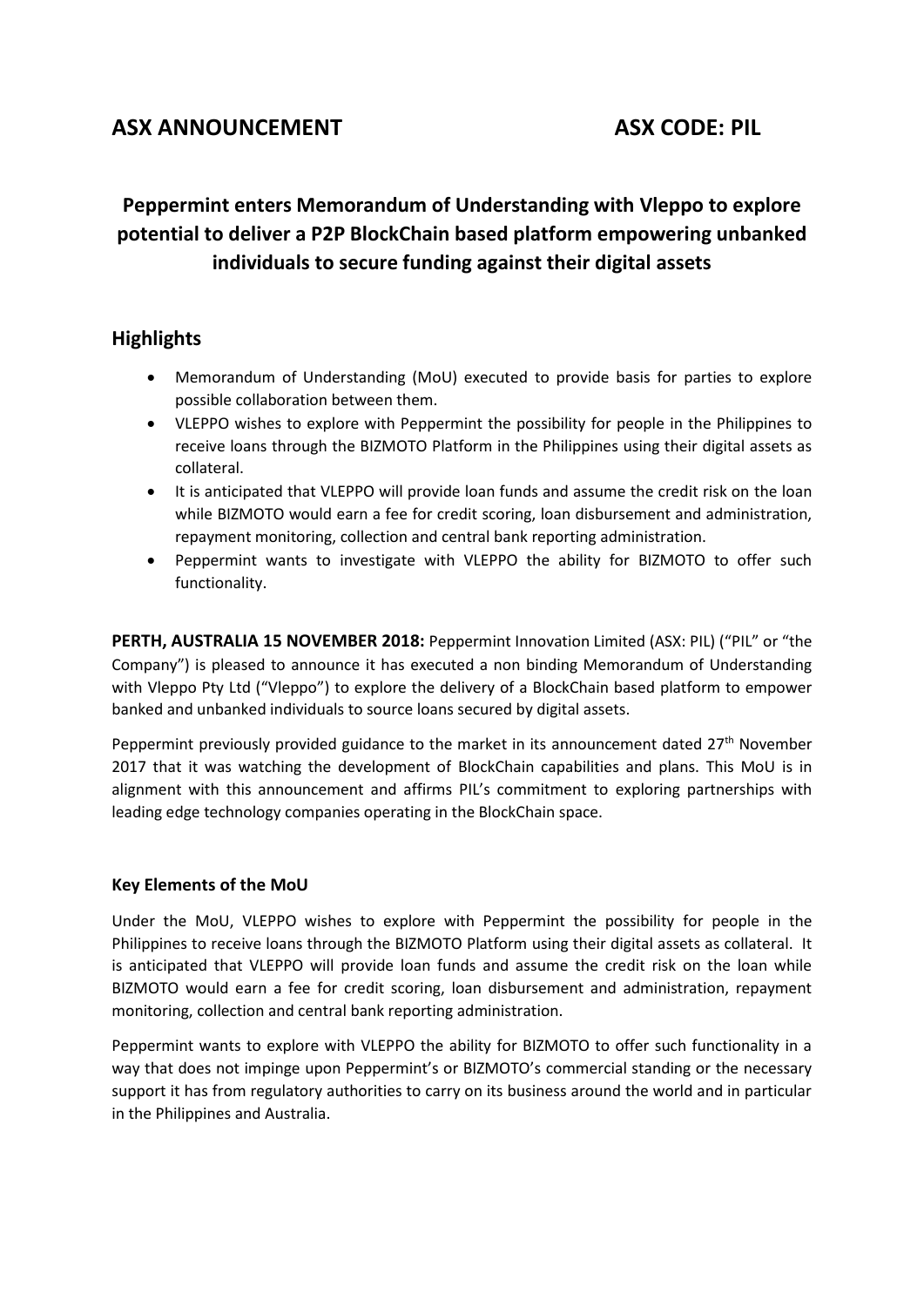If both parties are happy with the results of this investigation, VLEPPO will deliver its digital asset platform built upon the Ethereum BlockChain to acceptable BIZMOTO customers in the Philippines via the BIZMOTO Platform to allow them to access funds using their digital assets as collateral.

The MoU between the companies is predicated on the assumption that the parties will be able to agree a revenue sharing model that provides both parties with an equitable and sustainable position to underpin a formal partnership.

### **Vleppo**

Vleppo ("Vleppo") specialises in Financial Technology (FinTech) with a particular focus on using financial market frameworks coupled with Blockchain technology to address information asymmetry, price discovery and property right preservation issues commonly encountered in emerging markets.

Vleppo has demonstrated capability in platform delivery as seen in its Dfinanz Proof-of-Concept (PoC) phase during which it gained significant unsolicited traction in emerging markets in South America. The PoC demonstrated the viability of a publicly viewable marketplace in emerging markets and in the years following this PoC Vleppo incorporated Distributed Ledger Technology (DLT) into its solution to solve the property rights and transaction enforceability issues in these markets.

Vleppo has a strong governance model and a deeply experienced team with backgrounds in finance, technology, credit and marketing that differentiates it from the majority of cryptocurrency and BlockChain companies emerging today. Boasting a strong board including Mr Albert Cheok, Vleppo is an ideal partner for an ASX listed company such as Peppermint to work with.

**Peppermint's Managing Director and CEO Chris Kain said**: "As a progressive Fintech company, we are always assessing advances made within the sector across alternative technology platforms, and how adoption of innovative new products can drive our established business in the Philippines."

"We have previously advised that we have been monitoring the development of BlockChain and its applications, and when or if appropriate, would look to adopt this technology platform to assist in the growth of our business."

"With Vleppo we see the opportunity to utilise a BlockChain based platform to bring added functionality to our Bizmoto agent network platform in the Philippines that may attract a new and varied agent base demographic, create a truly unique Bizmoto product offering and also more broadly assess the overall effectiveness of Block Chain technology."

"This is an exciting project and we look forward to working with Vleppo to develop and deliver value."

**Vleppo's CEO Peter Coco said**: "This MoU with Peppermint is a very important step in Vleppo's journey to deliver the tools to people who are typically marginalised by the financial system to unlock wealth from idle assets. We are excited to be working with Peppermint to deliver these benefits to holders of digital assets in the Philippines however we are also extremely motivated to